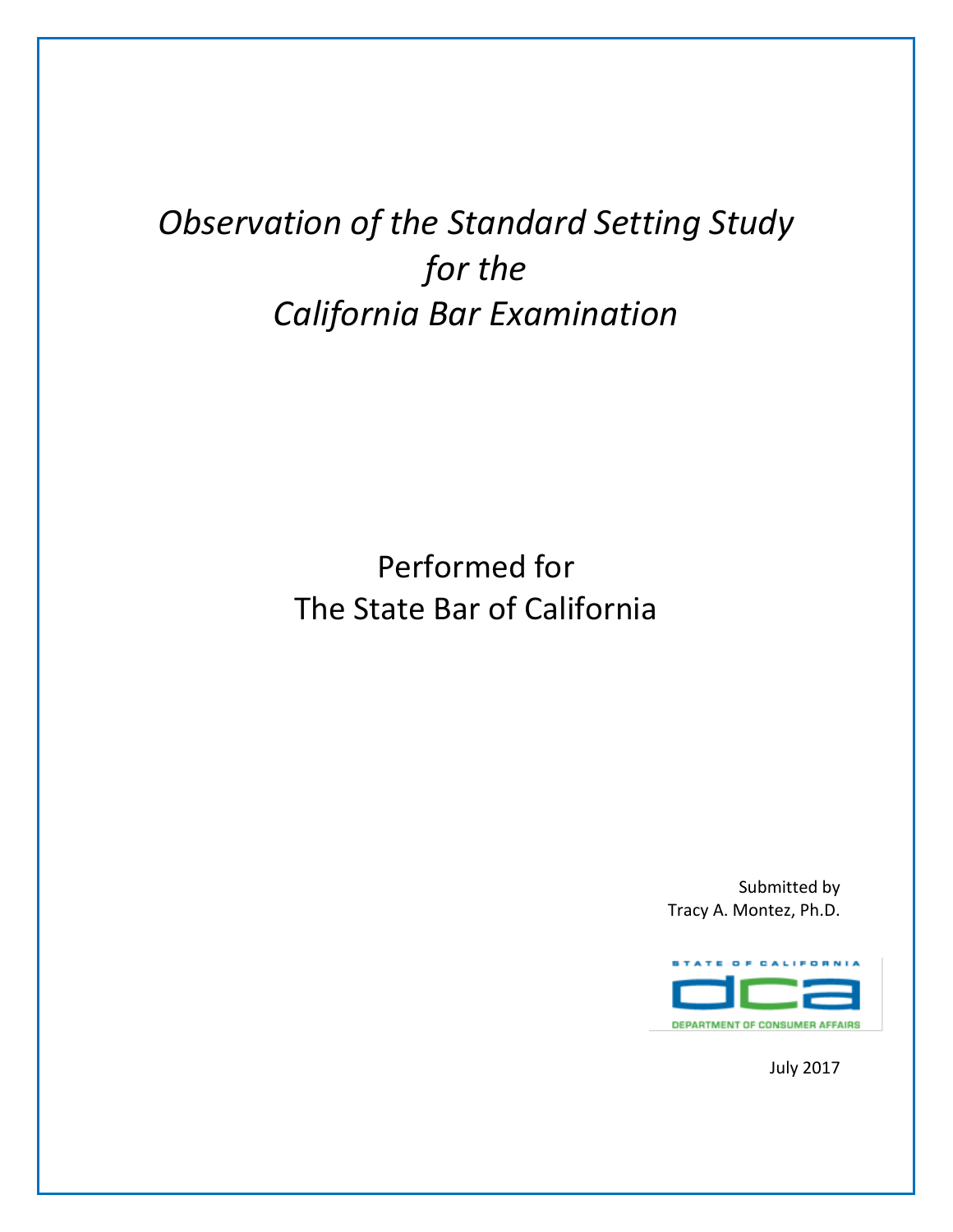#### Executive Summary

 $\overline{a}$ 

California state agencies are responsible for ensuring that examination programs used in the regulatory process comply with psychometric guidelines and legal standards (Government Code Section 12944 (a)). The public must be reasonably confident that an individual passing a credentialing or licensing examination has the requisite knowledge and skills to competently and safely practice in the respective profession.

In May 2017, The State Bar of California (State Bar) contracted with Dr. Tracy Montez to provide the following deliverables: (1) advice and consultation regarding Standard Setting and Validity Studies; (2) attendance at an Analytic Judgment Method workshop and a pre-study methodology review; (3) a post-study findings review and a written analysis, including assessment of the workshop process, and as contextual background information, an overview of the state of the art standard-setting methodologies; and (4) attendance at post-study design meetings in California. This report addresses deliverables one through three (partially).

Created by the California State Legislature in 1927, the State Bar is part of the judicial branch of government, specifically located within the California Supreme Court. The State Bar protects the public by licensing and regulating more than 250,000 attorneys. Further, the State Bar investigates approximately 16,000 complaints of attorney misconduct annually and distributes over \$30 million in grants to legal aid organizations.

The State Bar is led by a Board of Trustees and managed by staff who have served the legal profession.

The State Bar of California's mission is to protect the public and includes the primary functions of licensing, regulation and discipline of attorneys; the advancement of the ethical and competent practice of law; and support of efforts for greater access to, and inclusion in, the legal system [\(http://www.calbar.ca.gov/About-Us/Our-Mission\)](http://www.calbar.ca.gov/About-Us/Our-Mission).

Dr. Montez worked with the State Bar through Ron Pi, Principal Analyst with the Office of Research & Institutional Accountability. Standard setting documents provided by ACS Ventures, LLC (ACS), the State Bar's examination vendor, as well as California Bar Examination (CBE) information located on the State Bar's webpage, were reviewed and evaluated. Dr. Montez also attended the first day of the standard setting workshop.

An evaluation of these documents and the corresponding process was made to determine whether the standard setting procedure meets professional guidelines and technical standards outlined in the *Standards for Educational and Psychological Testing* (*Standards*) <sup>1</sup> and other

<sup>1</sup> American Educational Research Association, American Psychological Association, & National Council on Measurement in Education. (2014). *Standards for Educational and Psychological Testing*. Washington, DC: American Educational Research Association.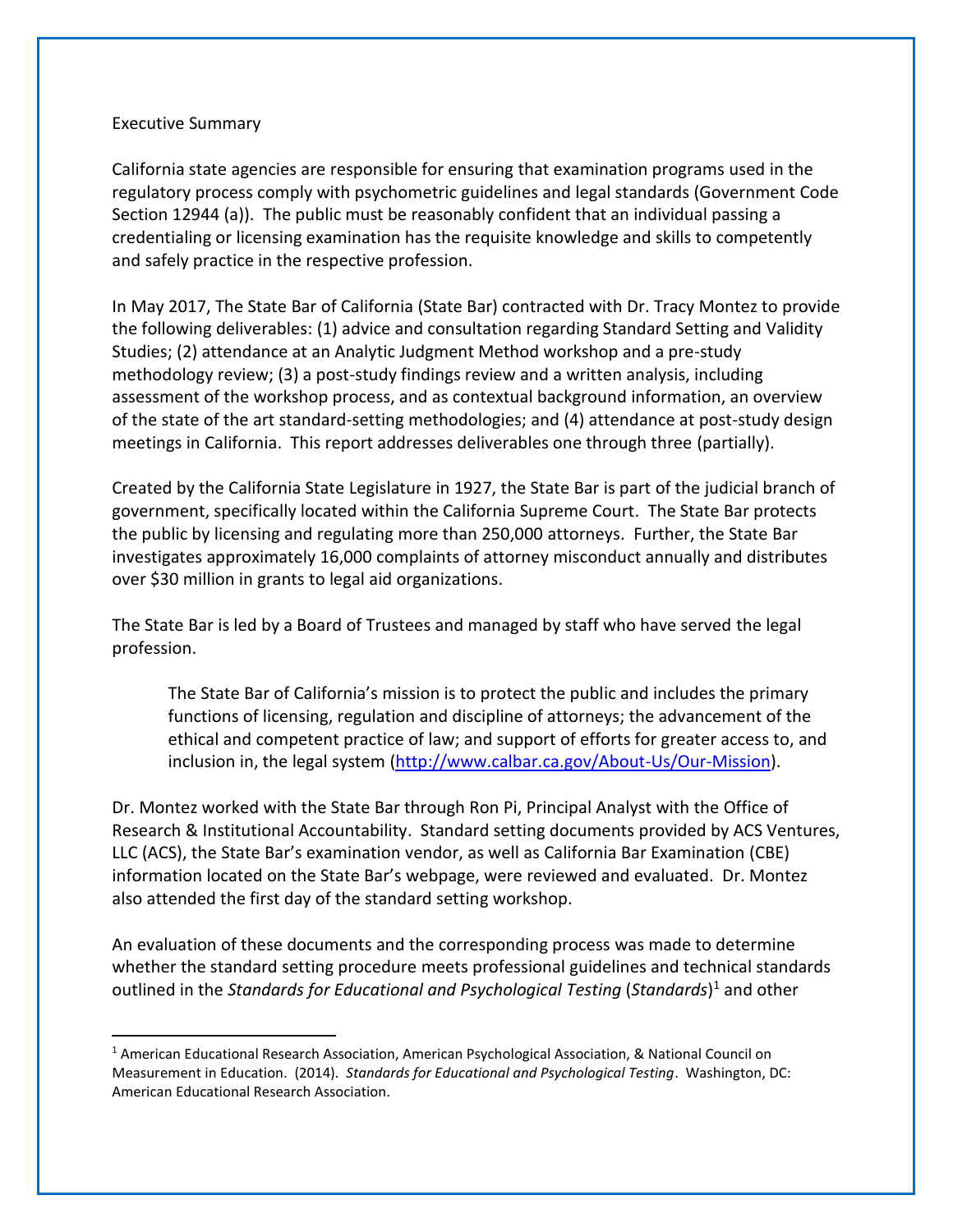documents<sup>2</sup>. It is important to note that the feedback offered is based on limited observation (i.e., one of a three-day workshop) but reflects experience facilitating numerous standard setting workshops for the California Department of Consumer Affairs (DCA) licensing examination programs.

Although constructive feedback is noted, actions taken by the State Bar demonstrate a commitment to responding to public inquiries, including Senate Bill 690. The State Bar and ACS, appear to adhere to professional guidelines and technical standards, but also recognize that additional strategies can be implemented to further add evidence supporting the pass/fail decisions based on CBE performance.

 $\overline{a}$ 

<sup>&</sup>lt;sup>2</sup> Equal Employment Opportunity Commission, Civil Service Commission, Department of Labor, & Department of Justice (1978). *Federal Uniform Guidelines for Employee Selection Procedures*. Washington, DC: Author.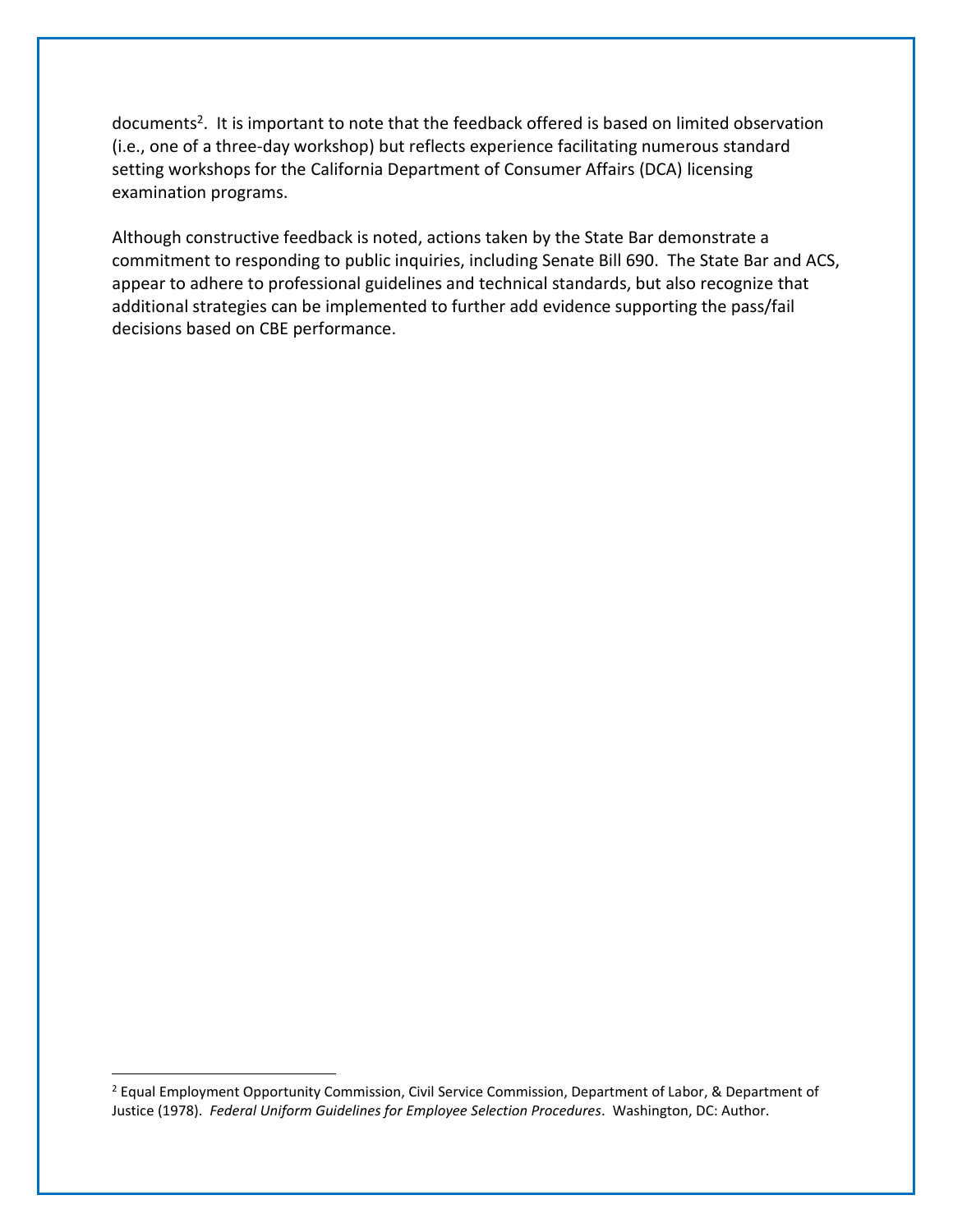# **CHAPTER 1: PASSING SCORES<sup>3</sup>**

#### **Standards**

The passing score of an examination is the score that represents the cut off that divides those candidates for certification or licensure who are minimally competent and those who are incompetent.

The relevant *Standards* relating to passing scores, points, cut scores, or standard scores as applied to credentialing or licensing examinations, are:

## **Standard 5.22**

When cut scores defining pass-fail or proficiency levels are based on direct judgments about the adequacy of item or test performances, the judgmental process should be designed so that participants providing the judgments can bring their knowledge and experience to bear in a reasonable way. (p. 108)

#### **Standard 11.16**

The level of performance required for passing a credentialing test should depend on the knowledge and skills necessary for credential-worthy performance in the occupation or profession and should not be adjusted to regulate the number or proportion of persons passing the test. (p. 182)

The supporting commentary on passing scores or cut scores in the *Standards, Chapter 5 – Scores, Scales, Norms, Score Linking and Cut Scores* states that there can be no single method for determining cut scores for all tests and all purposes. The process used should be clearly documented and defensible. The qualifications of the judges involved, and the process of selection should be part of the documentation. A sufficiently large and representative group of participants should be involved, and care must be taken to assure that those making judgments understand what they are to do.

In addition, the supporting commentary in the *Standards – Chapter 11 – Workplace Testing and Credentialing* states that the focus of credentialing standards is on levels of knowledge and performance necessary for safe and appropriate practice. "Standards must be high enough to ensure the public, employers, and government agencies are well served, but not so high as to be unreasonably limiting" (p. 176).

In addition to Dr. Montez observing the first day of the standard setting workshop, the State Bar provided the *Recent Performance Changes on the California State Bar Examination (CBE): Insights from CBE Electronic Databases*, *California State Bar Exam: Standard Setting Workshop* PowerPoint presentation, and *Conducting a Standard Setting Study for the California Bar Exam: Draft Report* for review and consideration.

 $\overline{a}$ 

<sup>&</sup>lt;sup>3</sup> A passing score is also known as a cut score, pass point or standard.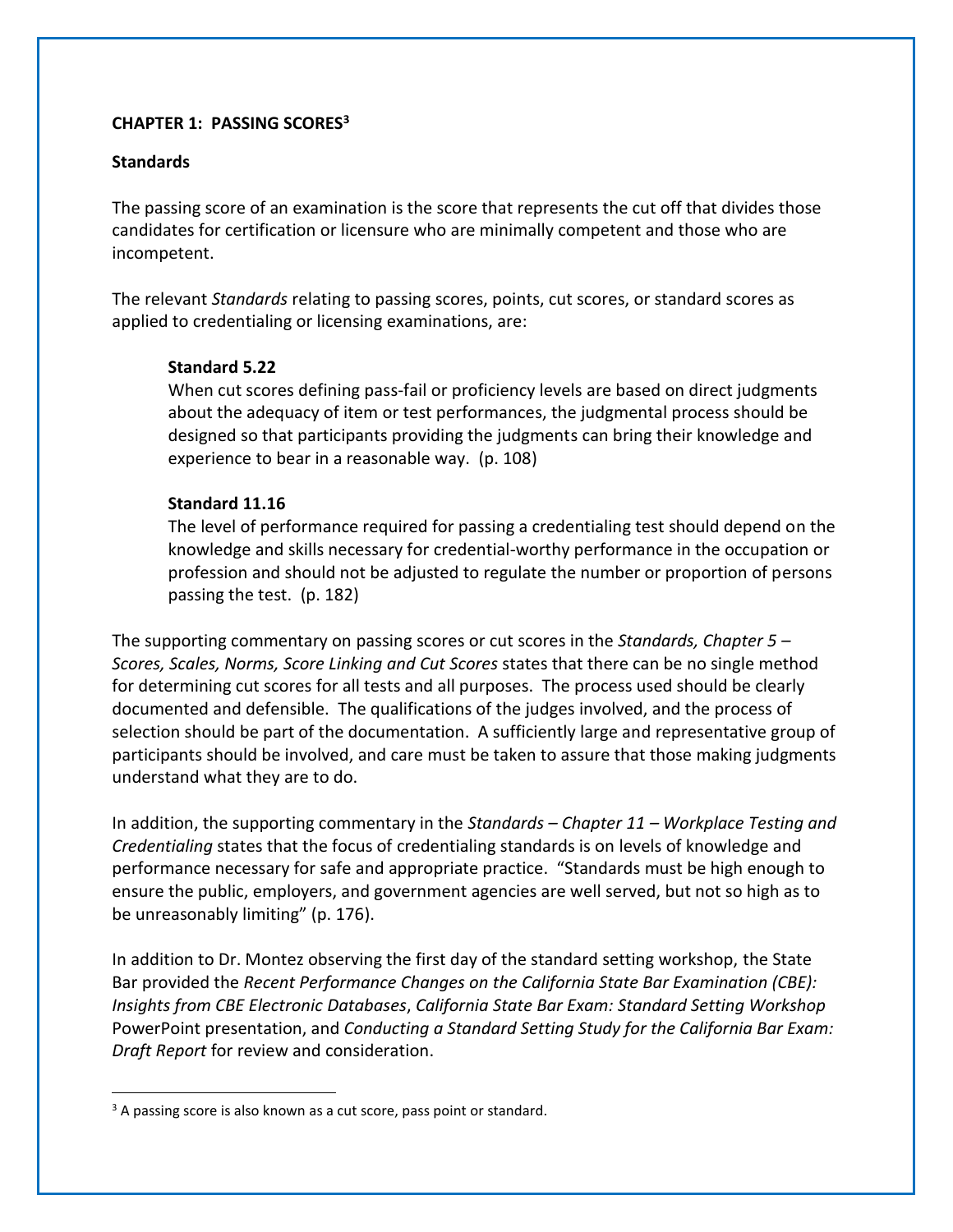Comments and feedback are presented in Table 1 (adapted from Hambleton, 2001). The "Questions" listed (and numbered) in the table are criteria offered as guidelines for evaluating a standard setting study. The "Topics" listed are from the Standard Setting Study PowerPoint presentation.

Included with the comments and feedback are references to *Standards* and other materials reviewed.

This report concludes with a brief introduction to occupational analysis and Business and Professions Code Section 139 as suggested strategies to strengthen validation evidence.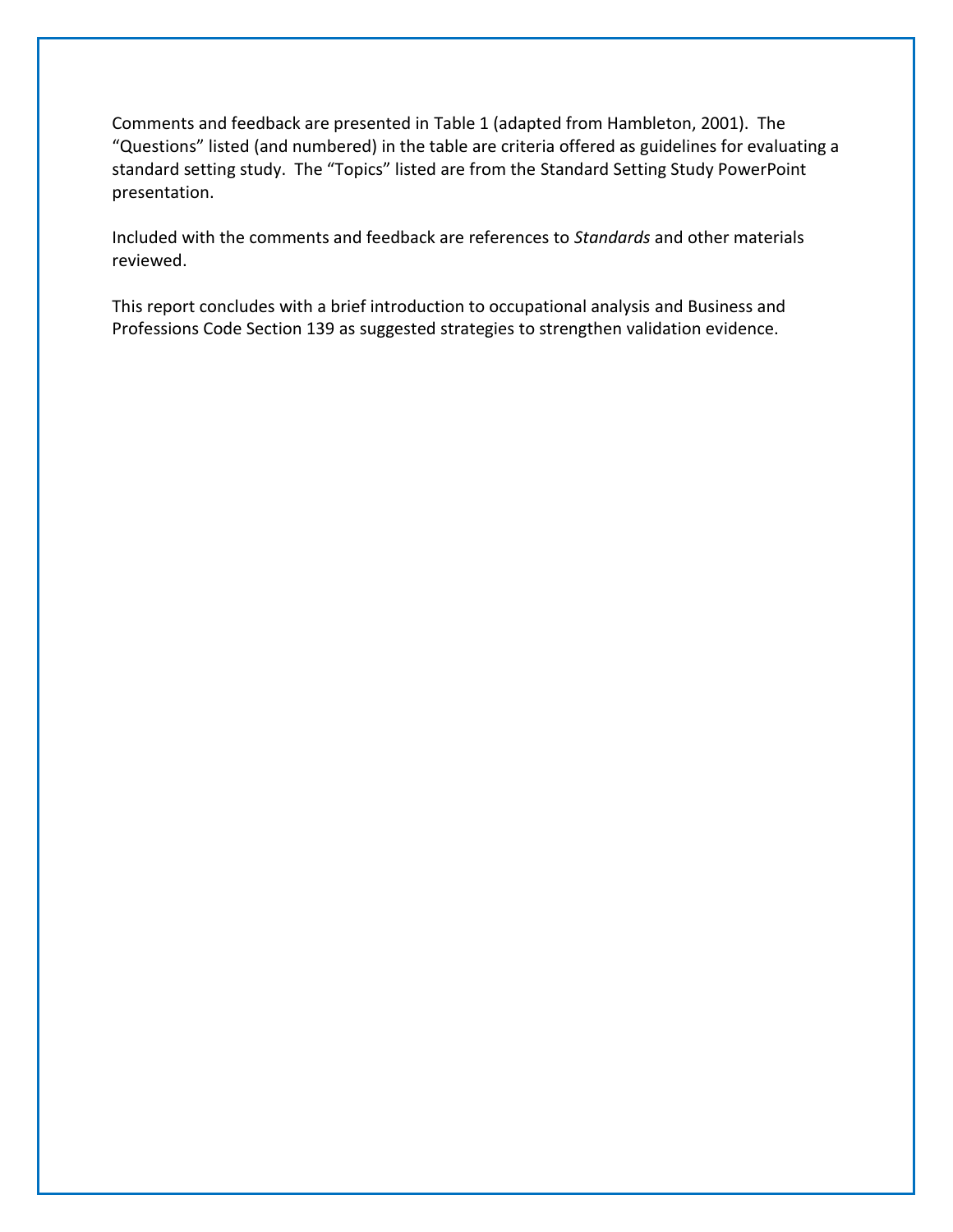|                         | Table 1<br>Conducting a Standard Setting Study <sup>4</sup>                                                                                                                                                                                                                                                                                                                                                                                                                                                                                                                                                                                                                                                                                                                                                                                  |  |  |
|-------------------------|----------------------------------------------------------------------------------------------------------------------------------------------------------------------------------------------------------------------------------------------------------------------------------------------------------------------------------------------------------------------------------------------------------------------------------------------------------------------------------------------------------------------------------------------------------------------------------------------------------------------------------------------------------------------------------------------------------------------------------------------------------------------------------------------------------------------------------------------|--|--|
|                         |                                                                                                                                                                                                                                                                                                                                                                                                                                                                                                                                                                                                                                                                                                                                                                                                                                              |  |  |
| Questions/Topics        | Comments/Feedback                                                                                                                                                                                                                                                                                                                                                                                                                                                                                                                                                                                                                                                                                                                                                                                                                            |  |  |
| Purpose of the Workshop | The purpose of the workshop was clearly stated.                                                                                                                                                                                                                                                                                                                                                                                                                                                                                                                                                                                                                                                                                                                                                                                              |  |  |
|                         | Feedback:<br>1. More context should be given in terms of specific background<br>information (e.g., why were the studies were initiated) and general<br>validation information (e.g., the cycle of examination validation).<br>2. Further, reference to guiding principles and technical standards (e.g.,<br>Standards, Federal Uniform Guidelines for Employee Selection<br>Procedures) should be presented to emphasize that the methodology<br>used in this workshop goes beyond the CBE.                                                                                                                                                                                                                                                                                                                                                  |  |  |
| Roles in the Process    | Good explanation of participants and their respective roles in the process.                                                                                                                                                                                                                                                                                                                                                                                                                                                                                                                                                                                                                                                                                                                                                                  |  |  |
|                         | Feedback:<br>1. The number of observers should be significantly reduced once the<br>rating process begins. That is, in addition to the Facilitator and<br>subject matter experts (SME) panelists, only State Bar staff and the<br>External Evaluator(s) should be observing. SMEs can be influenced by<br>the presence of certain individuals. At DCA, board members are<br>discouraged from participating in standard setting workshops.<br>2. More time should be spent reassuring SME panelists that they each<br>bring a level of professional expertise to the process. It is not their<br>responsibility to be an expert across all fields nor a testing expert.<br>Rather, the Facilitator (testing expert) will train them and use their<br>unique expertise to establish a passing score recommendation<br>(Standard 5.22, p. 108). |  |  |

<sup>4</sup> Questions, as presented in the referenced chapter, were paraphrased.

 $\overline{a}$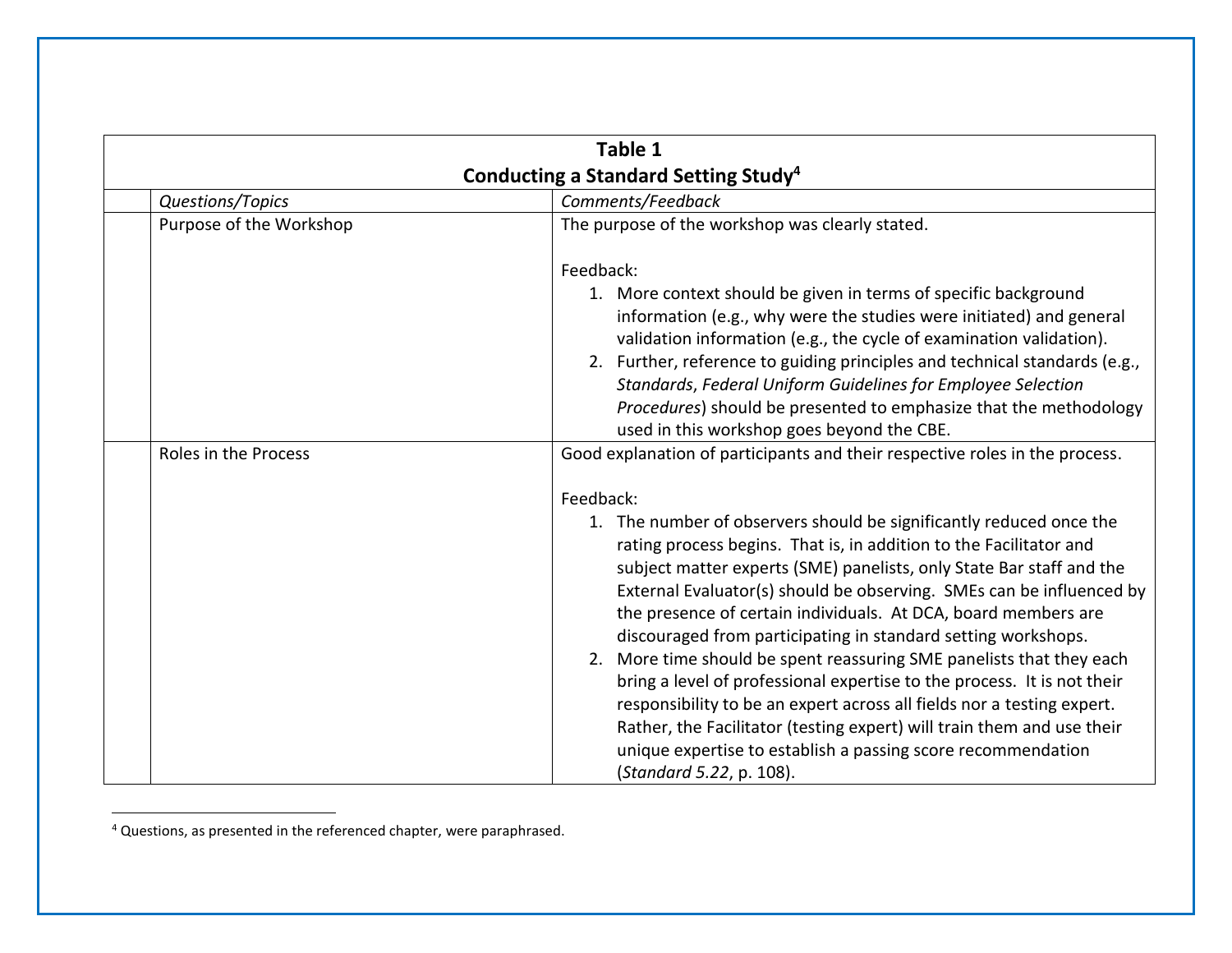| (1) | Was consideration given to the groups who should<br>be represented on the standard setting panel and<br>the proportion of the panel that each group<br>should represent?          | It appears the group of panelists recruited to participate as SMEs were<br>representative of practicing attorneys. The State Bar used a "Standard-<br>Setting Study Panel Member Nomination Form" to ensure important<br>variables such as experience practicing in the field were considered<br>(Standard 5.21, p. 107). |
|-----|-----------------------------------------------------------------------------------------------------------------------------------------------------------------------------------|---------------------------------------------------------------------------------------------------------------------------------------------------------------------------------------------------------------------------------------------------------------------------------------------------------------------------|
|     |                                                                                                                                                                                   | Feedback:<br>1. The DCA attempts to avoid using educators/faculty in standard<br>setting workshops because of potential conflict of interest.<br>2. SME Mr. Maio may have unduly influenced the group with his<br>extensive experience and strong presence in the exam process.                                           |
| (2) | Was the panel large enough and representative<br>enough of the appropriate constituencies to be<br>judged as suitable for setting the performance<br>standards on the assessment? | It appears, the State Bar with guidance from ACS, took great care to<br>recommend that panelists with diverse perspectives be selected from the<br>legal community (The Bar of California Memorandum, dated March 8, 2017).                                                                                               |
| (8) | Were the qualifications and other relevant<br>demographic data about the panelists collected?                                                                                     | Yes, this information was collected and summary information is expected to<br>be presented in the standard setting study final report.                                                                                                                                                                                    |
| (4) | Were sufficient resources allocated to carry out<br>the study properly?                                                                                                           | From limited knowledge of panelists' accommodations, it appears the<br>panelists were provided with suitable travel arrangements and hotel<br>accommodations. The resource of time may have been an issue (see below<br>- response to Question 13).                                                                       |
| (7) | Were the panelists explained the purposes of the<br>assessment and the use of the test scores at the<br>beginning of the standard-setting meeting?                                | Yes, purpose and use were thoroughly explained at the beginning of the<br>training and throughout the workshop.                                                                                                                                                                                                           |
|     | Step 1: Purpose of the BAR Exam                                                                                                                                                   | Excellent discussion on the points covered in this key slide.                                                                                                                                                                                                                                                             |
|     | Step 2: Overview of Content Specifications                                                                                                                                        | Good overview, but detail associated with content specifications should have<br>been presented in the beginning of the workshop when providing context via<br>the cycle of examination validation (Standard 11.3, p. 178).                                                                                                |
| (6) | Was the standard setting method appropriate for<br>the particular assessment and was it described in<br>detail?                                                                   | The standard setting approach used, Analytical Judgment Method (Plake &<br>Hambleton, 2001), is designed for constructed response assessments. It<br>appears appropriate for the CBE.                                                                                                                                     |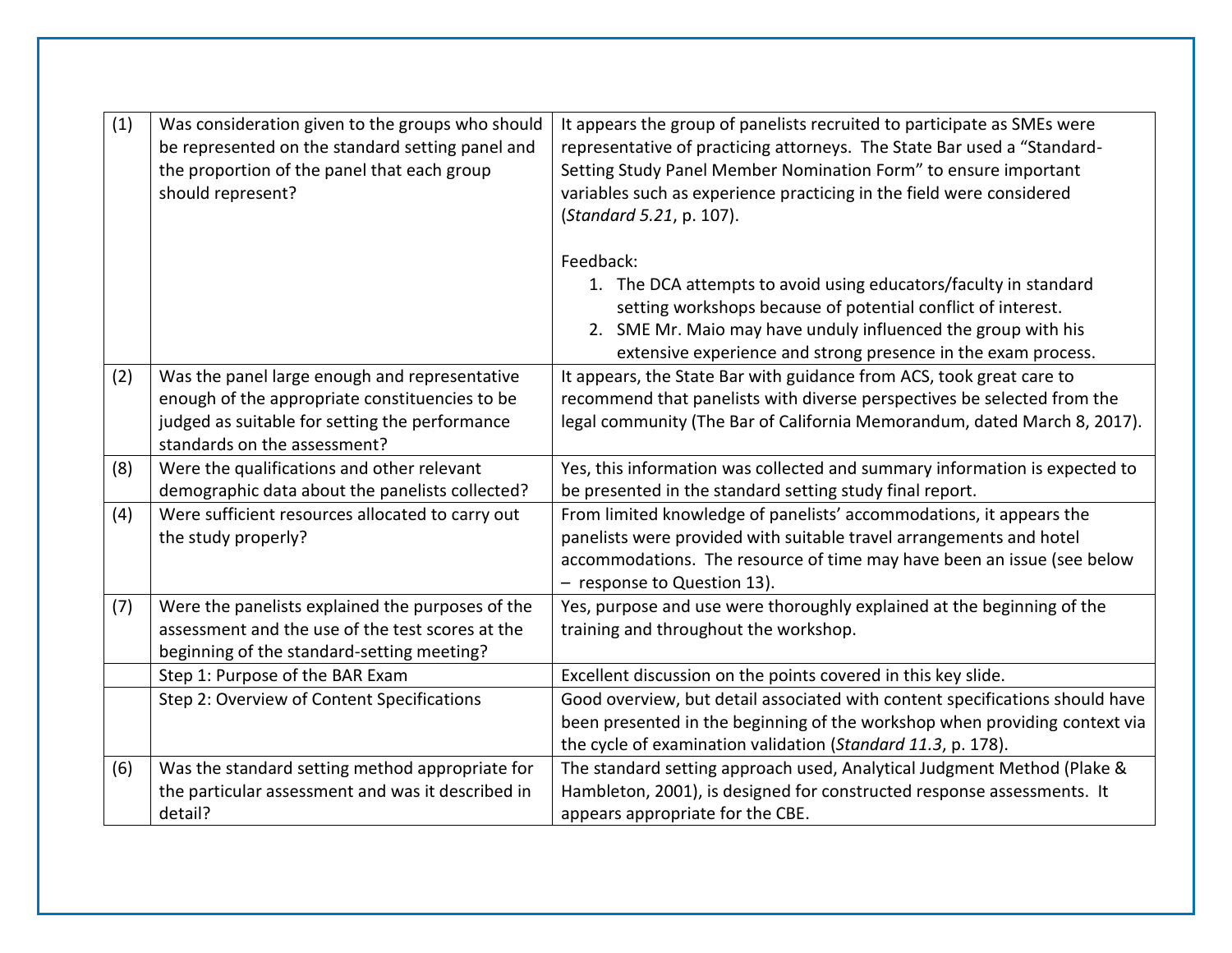| (5)  | Was the performance standard setting method         | As part of the training, SMEs were first asked to review and rate           |
|------|-----------------------------------------------------|-----------------------------------------------------------------------------|
|      | field tested in preparation for its use in the      | performance independently. In my professional opinion, this represents an   |
|      | standard setting study and revised accordingly?     | acceptable example of field testing for this study.                         |
| (9)  | Were the panelists administered the assessment,     | It does not appear the panelists were administered the assessment or a      |
|      | or at least a portion of it?                        | portion of it. Given the nature of the assessment, essay/performance, it is |
|      |                                                     | presumed this step was purposely omitted.                                   |
| (10) | Were the panelists suitably trained on the          | SME panelists were provided with a Performance Level Descriptor created by  |
|      | methods to set performance standards?               | the BAR Exam working group. It is not clear how the working group           |
| (11) | Were descriptions of the performance categories     | developed this performance descriptor, other than input from subject        |
|      | clear to the extent that they were used effectively | matter experts. Time was then spent discussing the knowledge, skills, and   |
|      | by panelists in the standard setting process?       | abilities representative of the work of a minimally competent candidate     |
| (14) | Were the panelist given the opportunity to          | (MCC). Discussion of panelist ratings, including performance data, was      |
|      | "ground" their ratings with performance data and    | incorporated into the training                                              |
|      | how was the data used?                              |                                                                             |
| (12) | If an iterative process was used for discussing and | Feedback:                                                                   |
|      | reconciling rating differences, was the feedback to | 1. Although examples were given and time was spent generating further       |
|      | panelists clear, understandable, and useful? Were   | examples among the SMEs, it appeared panelists struggled with               |
|      | the facilitators able to bring out appropriate      | creating a common frame of reference from which to score the exam           |
|      | discussion among the panelists with biasing the     | responses. Additional time should have been allocated to defining a         |
|      | process?                                            | MCC (Standard 11.2, p. 178).                                                |
| (16) | Was the approach for arriving at final              | 2. Further, the Facilitator should remind panelists of their unique         |
|      | performance standards clearly defined and           | expertise and how to determine what is reasonable in terms of MCC.          |
|      | appropriate?                                        | The Facilitator should create consensus among the diverse group of          |
|      |                                                     | panelists by building a common frame of reference for a MCC.                |
|      |                                                     | Finally, an occupational analysis of California practice should be<br>3.    |
|      |                                                     | conducted to ascertain expectations for entry-level or MCC                  |
|      |                                                     | performance. The information derived from this analysis can be used         |
|      |                                                     | as a tool to assist defining MCC during standard setting workshops.         |
| (3)  | Were two panels used to check the                   | Subpanels were used. Since observations were limited to the first day,      |
|      | generalizability of the performance standards       | comments on how consistency was monitored throughout the standard           |
|      | across the panels? Were subpanels within a panel    | setting workshop cannot be offered.                                         |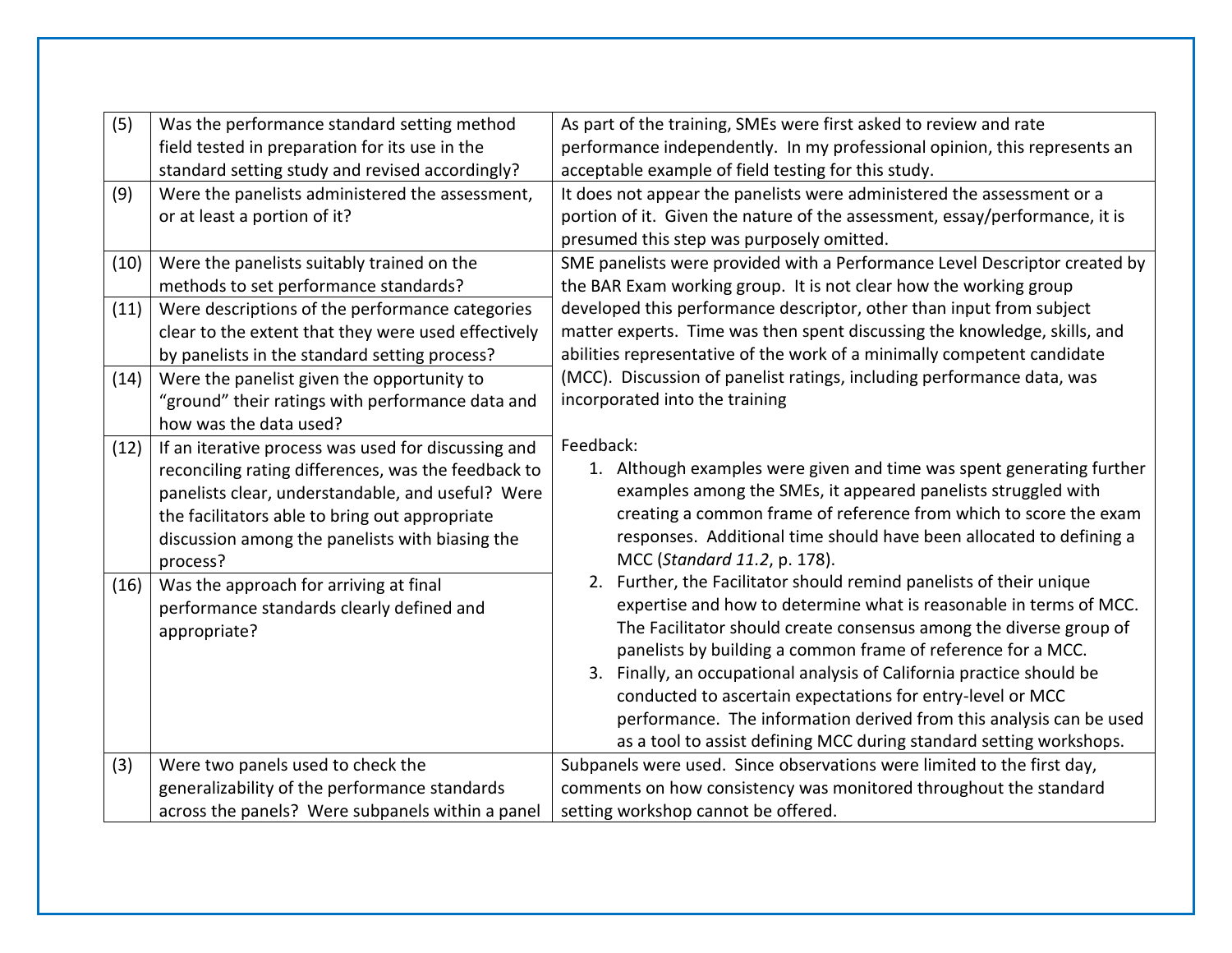|      | formed to check the consistency of performance<br>standards over independent groups?                                                                    |                                                                                                                                                                                                                                                      |
|------|---------------------------------------------------------------------------------------------------------------------------------------------------------|------------------------------------------------------------------------------------------------------------------------------------------------------------------------------------------------------------------------------------------------------|
| (15) | Were the panelists provided consequential data to<br>use in their deliberations?                                                                        | The draft report provides a passing score range, illustrating impact of<br>resulting passing score and use of the standard error of the median, for<br>policymakers to consider when arriving at a final passing score (Standard<br>11.4, p. 179).   |
| (13) | Was the process itself conducted efficiently?<br>Were the rating forms easy to use? Were the<br>documents simply coded? Were facilitators<br>qualified? | Except for time, the process appeared to be conducted efficiently in terms of<br>the materials (e.g., rating forms, candidate materials) used and the<br>qualifications of the Facilitator.                                                          |
|      |                                                                                                                                                         | Feedback:<br>1. Several panelists noted in their evaluations that they felt rushed<br>during the process and did not have enough time to adequately rate<br>candidate performance.                                                                   |
| (18) | Was evidence compiled to support the validity of<br>the performance standards?                                                                          | To evaluate the passing score recommendations resulting from the study,<br>ACS applied Kane's (1994; 2001) framework (i.e., procedural, internal and<br>external) for validating standard setting activities.                                        |
|      |                                                                                                                                                         | Feedback:<br>1. Opportunities through greater discussion about the MCC and use of<br>occupational analysis data can strengthen evidence.                                                                                                             |
| (17) | Was an evaluation of the process carried out by<br>the panelists?                                                                                       | Yes, panelists were asked to complete a 15-question survey of the standard<br>setting workshop, evaluating the training, recommended performances for<br>the minimally competent candidate (for days 1-3) and the overall workshop<br>(Cizek, 2006). |
| (19) | Was the full standard-setting process<br>documented?                                                                                                    | The standard setting process draft report was provided for comment. It is<br>expected that the full process will be documented in a final report once all<br>comments are received and considered (Standard 5.21, p. 107).                           |
| (20) | Were effective steps taken to communicate the<br>performance standards?                                                                                 | The State Bar presents examination information to candidates via their<br>webpage http://www.calbar.ca.gov/Admissions/Examinations/California-<br>Bar-Examination (Standard 8.1, p. 133).                                                            |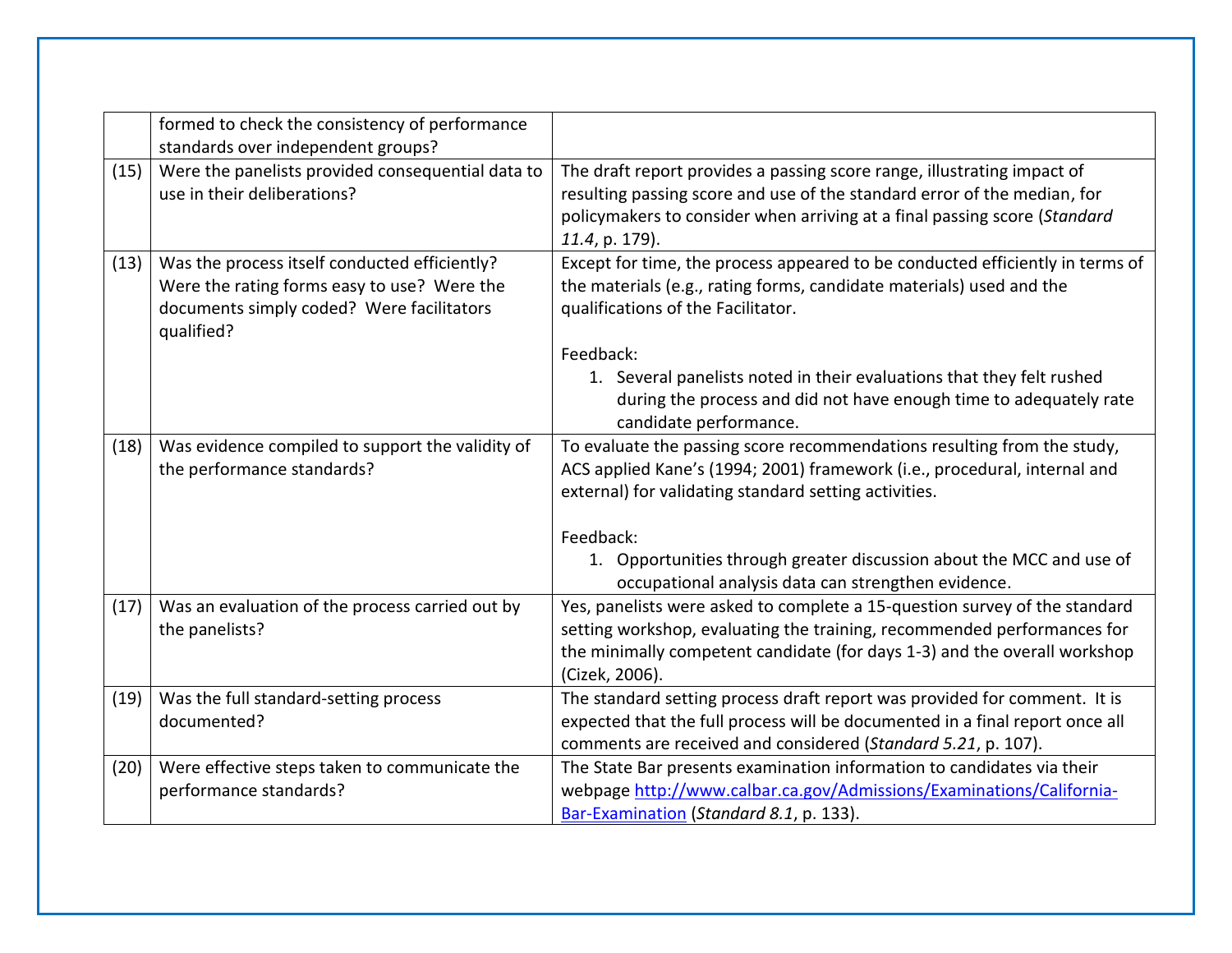# **CHAPTER 2: OCCUPATIONAL ANALYSIS<sup>5</sup>**

## **Standards**

 $\overline{a}$ 

The most relevant *Standard* relating to occupational analyses, as applied to credentialing or licensing examinations, is:

# **Standard 11.13**

The content domain to be covered by a credentialing test should be defined clearly and justified in terms of the importance of the content for credential-worthy performance in an occupation or profession. A rationale should be provided to support a claim that the knowledge or skills being assessed are required for credential-worthy performance in an occupation and are consistent with the purpose for which the licensing or certification program was instituted. (p. 181)

The comment following *Standard 11.13* emphasizes its relevance:

*Comment:* Some form of job or practice analysis provides the primary basis for defining the content domain. If the same examination is used in the licensure or certification of people employed in a variety of settings and specialties, a number of different job settings may need to be analyzed. Although the job analysis techniques may be similar to those used in employment testing, the emphasis for credentialing is limited appropriately to knowledge and skills necessary for the effective practice . . . In tests used for licensure, knowledge and skills that may be important to success but are not directly related to the purpose of licensure (e.g., protecting the public) should not be included. (p. 182)

Although a national job analysis and a CBE Content Validation have been conducted, it is highly recommended that the State Bar conduct a comprehensive occupational analysis of California practice. Given that a state-specific occupational analysis does not appear to have been conducted, it is critical to have this baseline for making high-stakes decisions (e.g., determining content to be measured on the CBE; creating a common frame of reference for a MCC when establishing passing scores; providing preparation and training information to candidates and schools).

As mandated by Assembly Bill 1005, Chapter 67 (Statutes of 1999), Business and Professions Code Section 139, implements the DCA Licensure Examination Validation Policy. The intent of this policy is to establish guidelines that define psychometrically sound and valid licensure examination development and administration procedures for DCA programs. It is further recommended that the State Bar implement a similar policy, with technical staff, to govern its examination program and add to transparency of licensing program.

<sup>&</sup>lt;sup>5</sup> An occupational analysis is also referred to as a job, practice or task analysis.